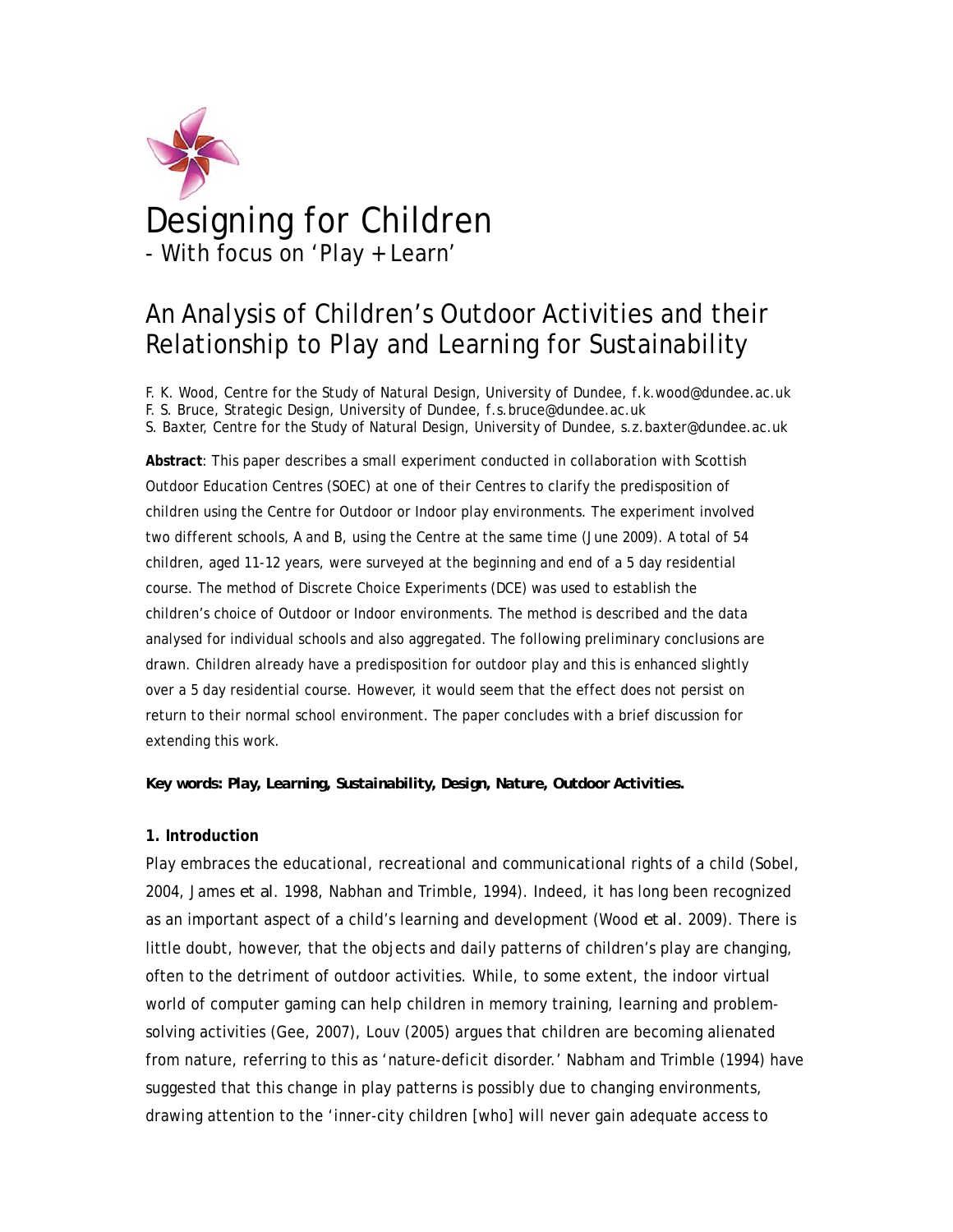unpeopled places'. Even in rural locations children's play is moving inside in favour of these 'plugged-in' environments (Louv, 2005). This, however, may not always be the choice of the child. For instance, it has been suggested that an increase in media coverage which reports on child crime, directly relates to increased anxiety in parents (Palmer, 2006). Clearly, many parents are now 'hyper-parenting' (Honoré, 2008) and children are embracing their parent's fears. Worryingly, this occurs at a time when children need more understanding, more appreciation and more freedom in the natural world if they are to contribute to a future sustainable society.

In 2004, the Scottish Executive instigated an initiative in education aimed at developing children's capacities as successful learners, confident individuals, responsible citizens and effective contributors to society. A later review by the UK Ministry of Education (2004) confirmed that outdoor education can play an important role in satisfying this development of children's early learning, whilst also contributing significantly to children's involvement in the natural world.

#### **2. Residential Outdoor Education**

Residential Outdoor Education is one of several learning methods that involve both speed of learning (pace) and place of learning. Figure 1 suggests an arrangement for elucidating the association and positioning of outdoor education in relation to these two dimensions of learning experiences.



Figure.1 The association and positioning of outdoor education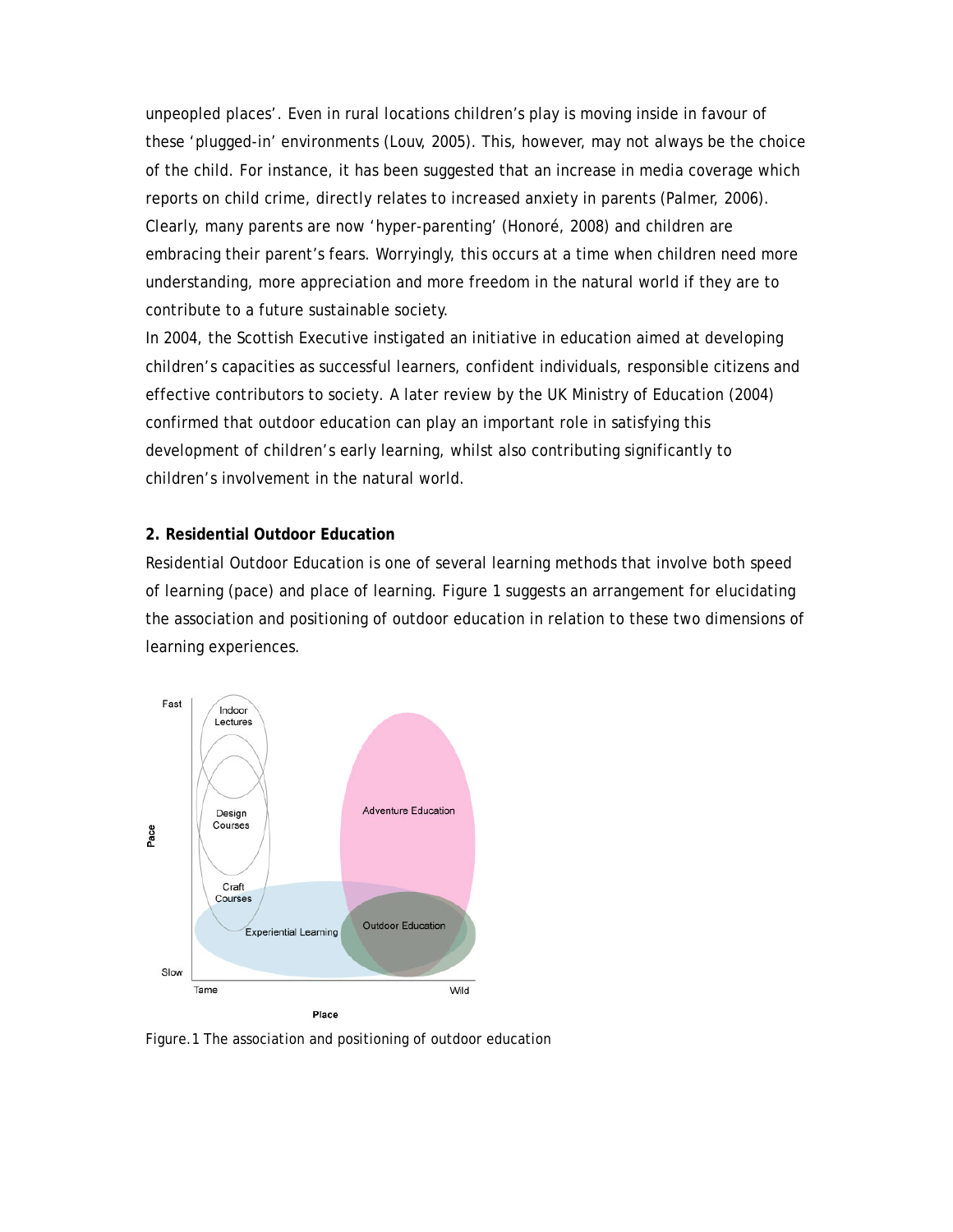Outdoor Learning is the oldest and most basic form of learning (Peterson, 1988). It is made up of several domains of learning which interface and overlap. The most important of these are 'experiential learning' and 'adventure education'.

Indeed, when compared with education conducted indoors, almost all of outdoor education is experiential. Furthermore, much of outdoor education is adventure education whereas very little indoor education is of the adventure type.

Experiential Learning depends upon an individual's immersion and analysis of their experience and their understanding of what they have encountered and learned (Merriam et al. 2007).This style of learning is a natural process and so needs little instruction or guidance. When experiential learning is taught, however, it becomes experiential education (Hattie et al. 1977). So, outdoor education is usually experiential education. Adventure Education increases our self-knowledge and resourcefulness (Hopkins and Putnam, 1993). This experience of 'adventure' is an intrinsic and unique part of our learning and development as individuals and societies. This experience of adventure exists in some forms of Outdoor Education through encountering the unknown.

Although the ultimate aim of these research projects is to understand how children play and learn about nature whilst experiencing it, and then to be able to design new activities which would enhance the learning experiences, this small experiment set out to find a baseline with respect to children attending SOEC residential courses. Its aim was to identify the importance of indoor or outdoor environments to children's preferred play activities.

#### **3. Research Protocol**

This exploratory research study was conducted at one of the four residential centres currently operated by SOEC – the largest provider of residential outdoor education in Scotland (see www.soec.org.uk). The method of Discrete Choice Experiments (DCE) was used to establish a child's preference for playing in indoor or outdoor environments. In addition, structured interviews and focus groups were conducted with children, SOEC staff and school teachers in order to provide a wider context to the information gathered from the children and to provide an adult perspective on these experiences. This paper only discusses the results from the Discrete Choice Experiments (DCE).

The research sample consisted of two groups of children, attending the Centre from two different schools. School A consisted of 25 pupils aged between 11 and 12 years (nine females and fifteen males). School B consisted of 29 pupils aged between 11 and 12 years (sixteen females and eleven males). This research was conducted during a week long stay in mid June 2009. The weather during this week was very wet. The experiments were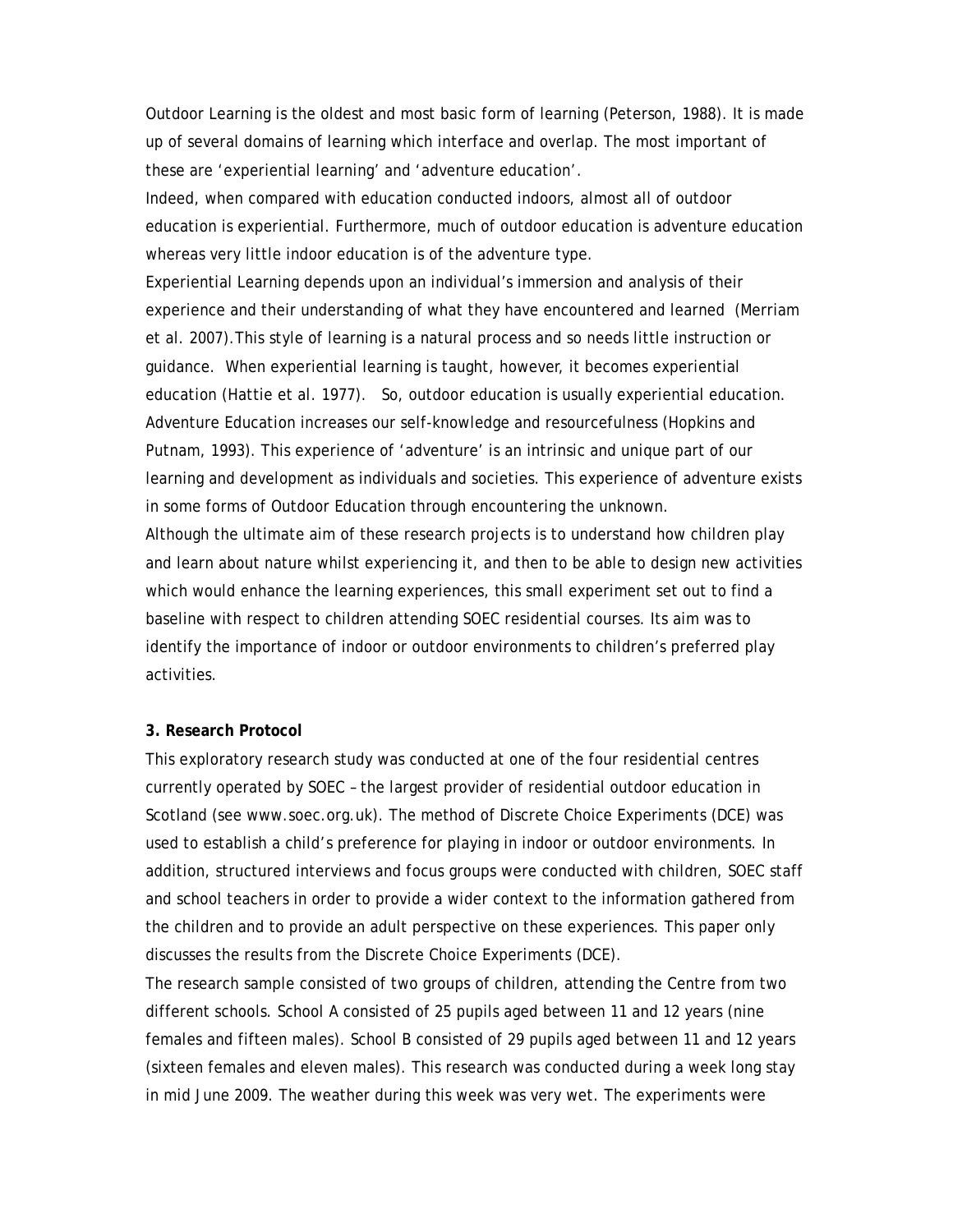conducted at the beginning and the end of the children's 5 day residential stay at SOEC. The interview with each child lasted about 15 minutes. The first set of interviews was conducted for both schools on day 1 (Monday). The second interview for School B was conducted on day 4 (Thursday). For School A, however, the scheduling of the SOEC programmes and activities meant that the second interview was conducted at their school the following Monday (Day 8).

# **3.1 Research Method**

DCE, more commonly known as Conjoint Analysis, has been used as a marketing research tool since the early 1970s (Quick MBA, 2009). This quantitative method is widely used to measure the values placed by consumers on specific product characteristics and primarily involves asking respondents to 'consider and select preferences for multiple solutions attributes at once' (Gantry Group, 2007). Through this, how people make choices between products, experiences and services can begin to be understood. To carry out the method of DCE successfully, it is important to firstly establish:

(1) The Alternatives - the preferences between which the respondent must choose.

(2) The Attributes - the definition of the differences between the *alternatives* (e.g. where, what, who).

(3) The Levels - the variables of the *Attributes* (e.g. 'where': woodlands, beach, garden, town and so on).

In this experiment, and shown in Figure.2, the Alternatives are shown in the columns and the Attributes/Levels are referred to in the rows. They were always chosen to depict where, what and who.



Figure.2 Sample of DCE Card Layout as presented to children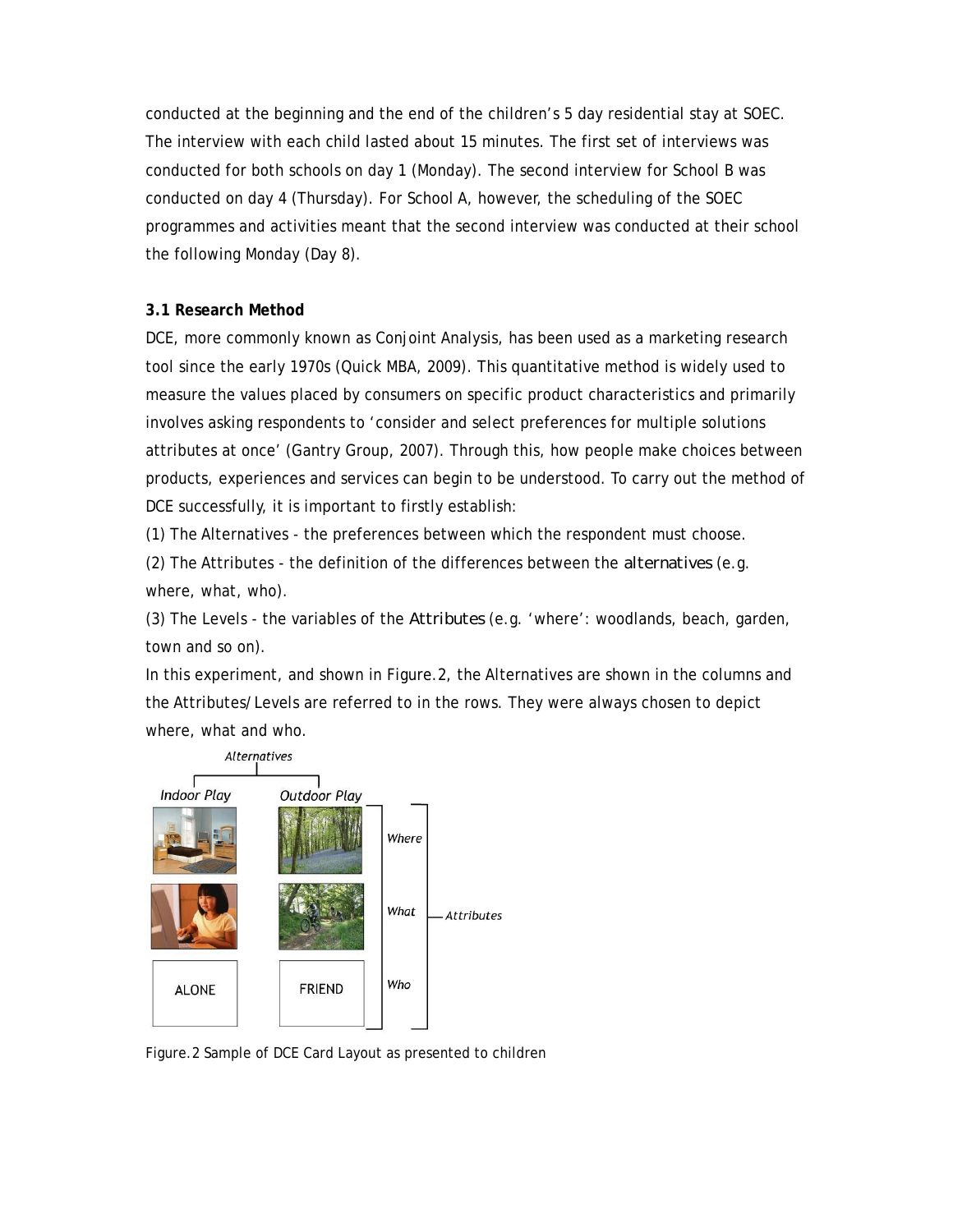In the context of this study, DCE was used to identify children's preferences for indoor and outdoor play after a stay in residential outdoor education. During the first interview each child was presented with two rows of cards (see Figure.2).

In both Alternatives, the 'who' attribute always contained; mum, dad, sibling, friend, alone, family-friend or family-member. In all cases, column 1 always illustrated Indoor Play and column 2 illustrated Outdoor Play. The child was asked to choose which column represented the preferred play situation (The Alternatives). The choice made by each child was noted. This was repeated 8 times for each child. At no point were two children shown the same card combinations. After the interview, each card in the chosen column was given a point value of one. For example, if alternative Outdoor Play was chosen, then in Figure.2 '*woodlands', 'biking'* and *'friend'* would all accrue 1 point each. This process was repeated during the second interview. Each child was shown the same cards in the same sequence as in the first interview.

The data was then entered into an electronic spreadsheet for subsequent analyses.

## **4. Results and Discussions**

These results are in the early stages of analyses and our suggestions are based on this. The significance of these results will not be ascertained until we have completed a full statistical analysis of the data. The results from School A and B were first reviewed collectively and then examined at the individual school level.

# **4.1 Schools Combined Results**

The preliminary analysis suggests that, when the children from both participating schools are aggregated, their choices during the first interview suggest a preference for Outdoor Play, 33% greater than that for Indoor Play. After a short stay (5 days) in residential outdoor education this preference is increased further.

Indeed, an analysis of the collective points allocated for Outdoor Play by the schools after the second interview, highlight that while some attributes/levels show a decrease (e.g. street and park) the overall combined points suggest there is a further 8.6% increase in the choice of Outdoor Play (see Figure 3).

Analysis of the collective points allocated for Indoor Play after the second interview, however, suggest that while a number of the attributes/levels show an increase (e.g. bedroom, TV and so on) the overall combined points suggest an 11.5% decrease in the choice of Indoor Play (see Figure 4).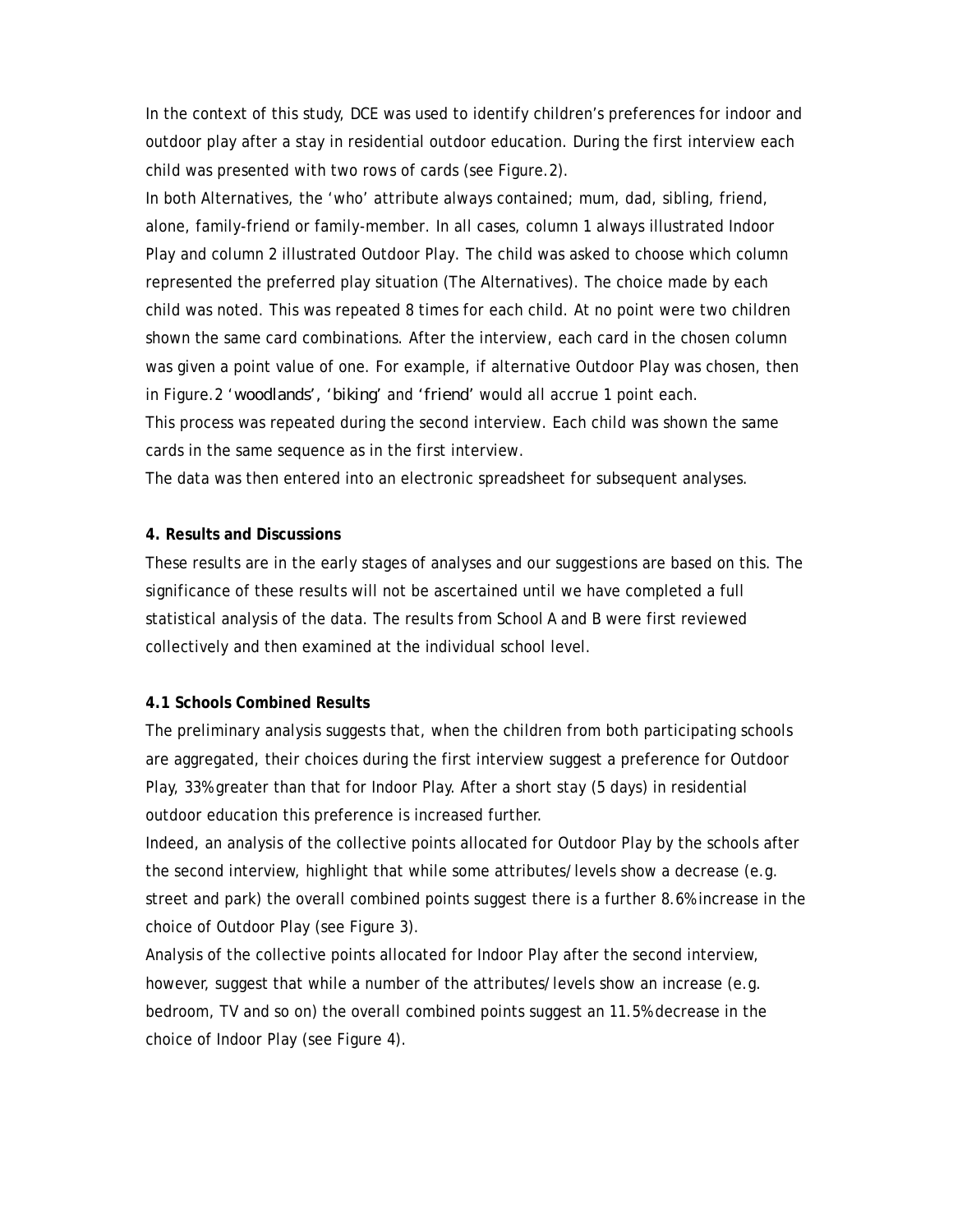#### Schools Combined - Interview One & Two (Outdoor)



Figure.3 Schools Combined - Outdoor Results (n=54)



Schools Combined - Interview One & Two (Indoor)

Figure.4 Schools Combined - Indoor Results (n=54)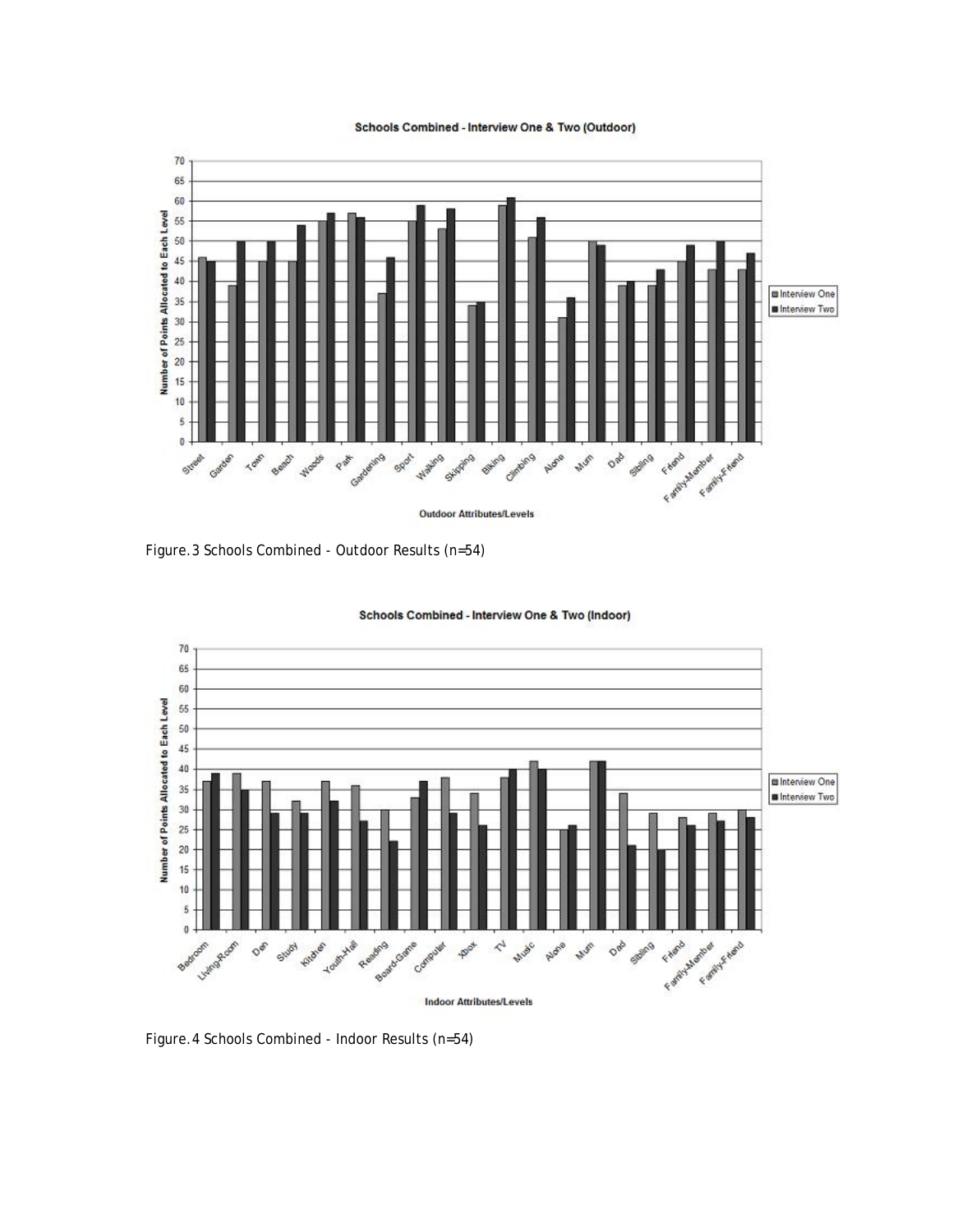# **4.2 Individual School Results**

# **School A**

Analysis of the results from School A, suggest that they arrived at SOEC with a preference for Outdoor Play already 14.5% greater than that of Indoor Play. After a short stay in residential outdoor education this preference is increased further.

Indeed, an analysis of the points allocated for Outdoor Play by School A after the second interview indicates that while some levels show a decrease (e.g. woods, park and so on) the overall points show a small 2.2% increase in preference for Outdoor Play (see Figure.5).

Analysis of the points allocated for Indoor Play after the second interview, show that while some of the levels show an increase (e.g. board-game and TV) the overall combined points show a small 3.4% decrease in preference for Indoor Play (see Figure.6).



Figure.5 School A - Outdoor Results (n=25)

Figure.6 School A - Indoor Results (n=25)

# **School B**

When the results from School B are analysed, they suggest that the children arrived at SOEC with a preference for Outdoor Play already 55% higher than that for Indoor Play. After a short stay in residential outdoor education this preference is increased further.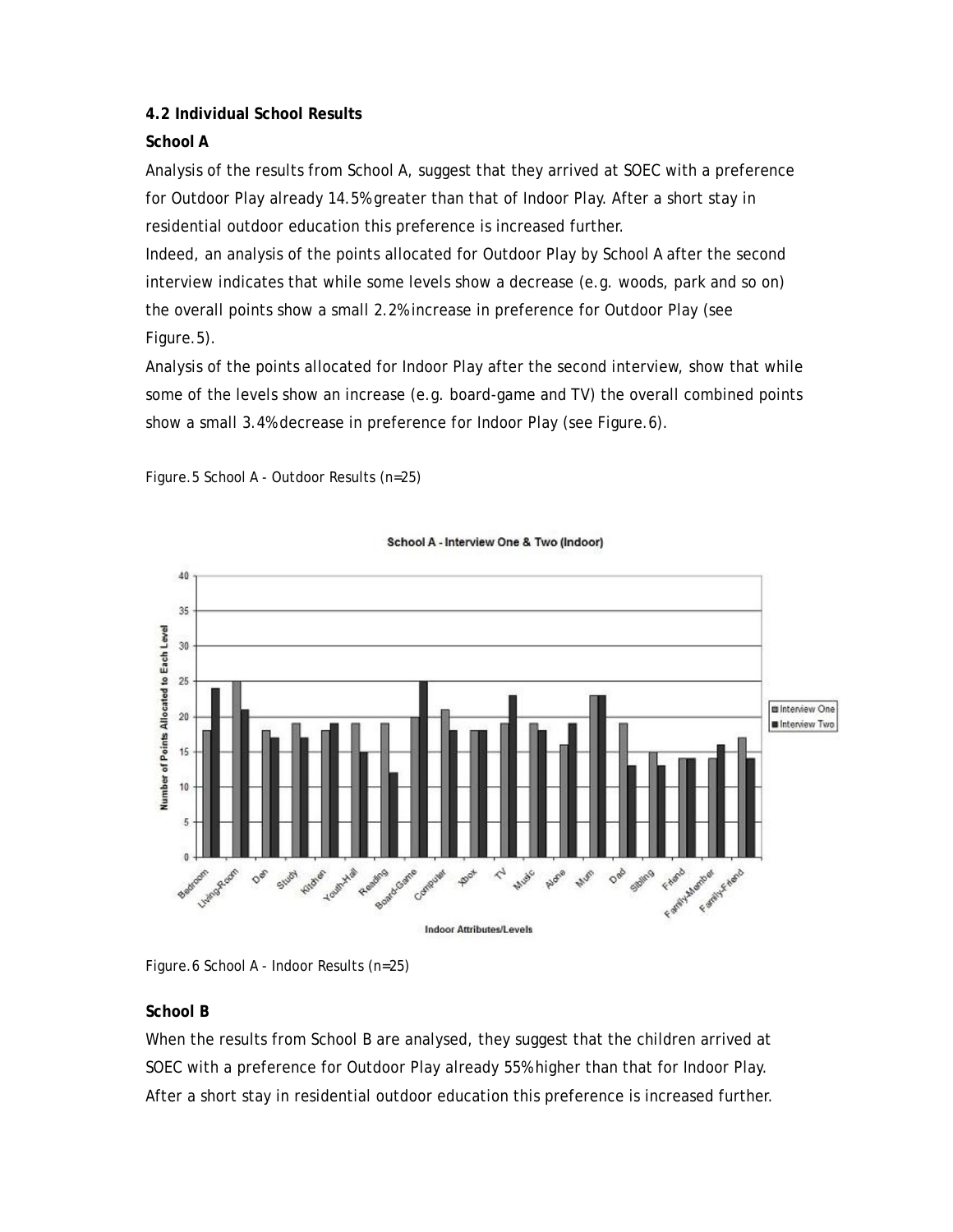Indeed, an analysis of the points allocated for Outdoor Play by School B after the second interview, indicates that while 'street' shows a decrease, the overall points show a 14.2% increase in preference for Outdoor Play (see Figure.7).

Analysis of the points allocated for Indoor Play by School B after the second interview, suggest that while family-friend shows an increase and some of the levels remain the same (e.g. living-room and mum) the overall combined points suggest a 21% decrease in preference for Indoor Play (see Figure.8).



School B - Interview One & Two (Outdoor)

Figure.7 School B - Outdoor Results (n=29)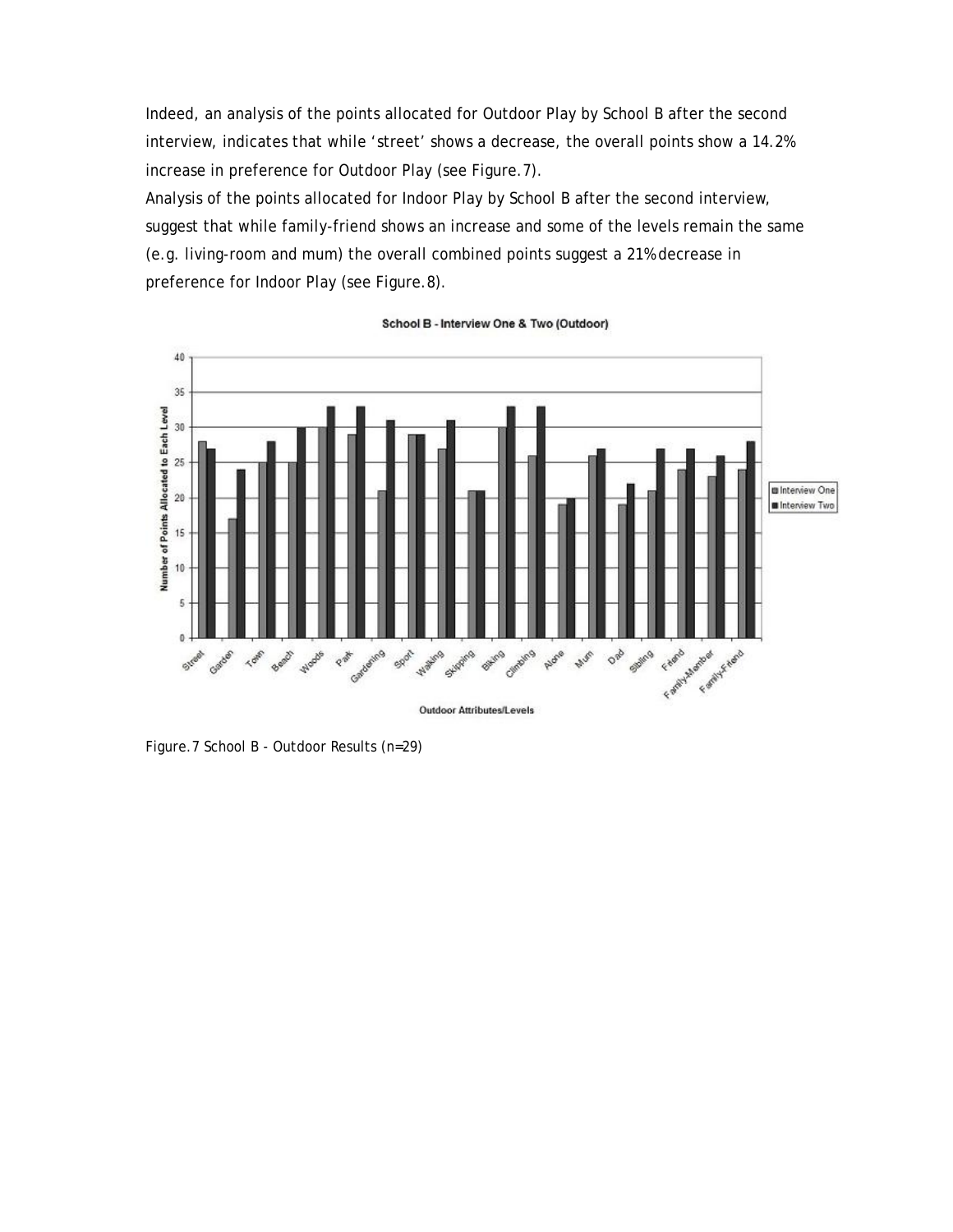#### School B - Interview One & Two (Indoor)



Figure.8 School B - Indoor Results (n=29)

## **4.3 Discussion**

The data suggests that, at the beginning of the experiment (first interview) School B showed a greater difference between their choices of outdoor play than indoor play (55%) than School A (14.5%).

School A also chose indoor play more often than School B in both sets of interviews. Furthermore, although both schools increased their preference for indoor play (A=2.2%; B=14.2%) after a 5 day residential course, the increase for School A was much less than for School B.

It would seem that the School B with the greatest preference for the outdoors at the beginning of the experiment went on to take further advantage of the facilities for outdoor learning during the residential course, thereby further reinforcing its preference for outdoor play.

However, there is a possible confounding methodological effect. School A, for a variety of reasons, had its second interview 3 days after leaving SOEC when it had returned to its normal school environment. It is therefore possible that by the second interview the excitement of the residency and its possible lasting effect may have declined. School B, might have shown a similar decline had its participants been similarly interviewed.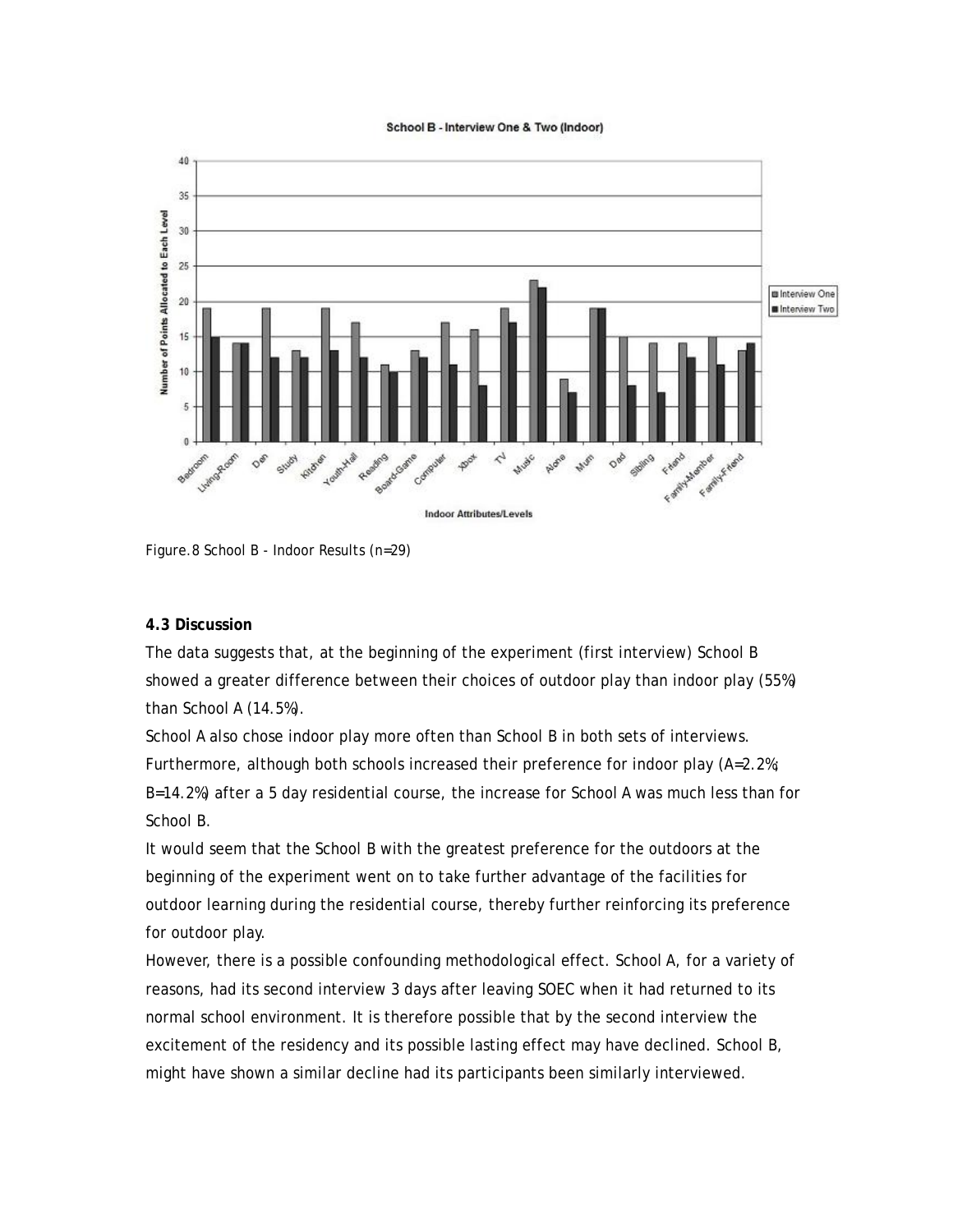#### **5. Recommendations**

When compared to the general view expressed in the literature, it was a pleasant surprise to find that so many children in this experiment had a reasonable predisposition to outdoor play. It is, however, disappointing that after a short active stay in residential outdoor education, there appears to be no important increase in their choice of outdoor environments. Furthermore, in the case of School A, it would appear that this change in preference is short-lived. That is, once a child returns to their familiar environment, even after three days, they appear to revert to their original position. It is possible that although children may have developed increased familiarity and comfort with Outdoor Play whilst at SOEC they may not have developed the confidence or skills to facilitate their own play and learning in the outdoors once they return home. On the other hand, it is also possible that SOEC programs could be redesigned to encourage a greater enthusiasm and commitment to outdoor learning and that this could have a stronger lasting effect. This could be achieved through the development of an SOEC program which actively encourages the children to create and facilitate their own outdoor play wherever they are located. This would enhance continuous self-learning and involvement in a natural environment. Finally, this might help to promote the necessary skills to develop children as better citizens in a future sustainable society (Minister of Education, 2004) whilst also achieving many of the aims sought by The Curriculum for Excellence; confidence, self-directed learning and involvement in the natural environment. This small experiment, though helping us to understand the predisposition of a sample of children to outdoor/indoor environments for play, it tells us very little about how they play and what they learn, especially in the context of nature. An earlier paper, (Wood, Bruce, Baxter, 2009) commented on play at SOEC and future studies will look more closely at what is learned in the natural environment.

### **6. Future Research**

This study has achieved three things. First, it has shown that a large proportion of children in this sample were already very interested in the outdoors when they arrived at SOEC. However, this interest in the outdoors did not appear to be enhanced greatly after a short stay in residential outdoor education. In the cases where it is, the benefits appear to be short lived.

Second, it has allowed a number of tentative recommendations to be made on how, in collaboration with SOEC, new activities and programs could be developed to help children facilitate and increase their own learning in the natural environment.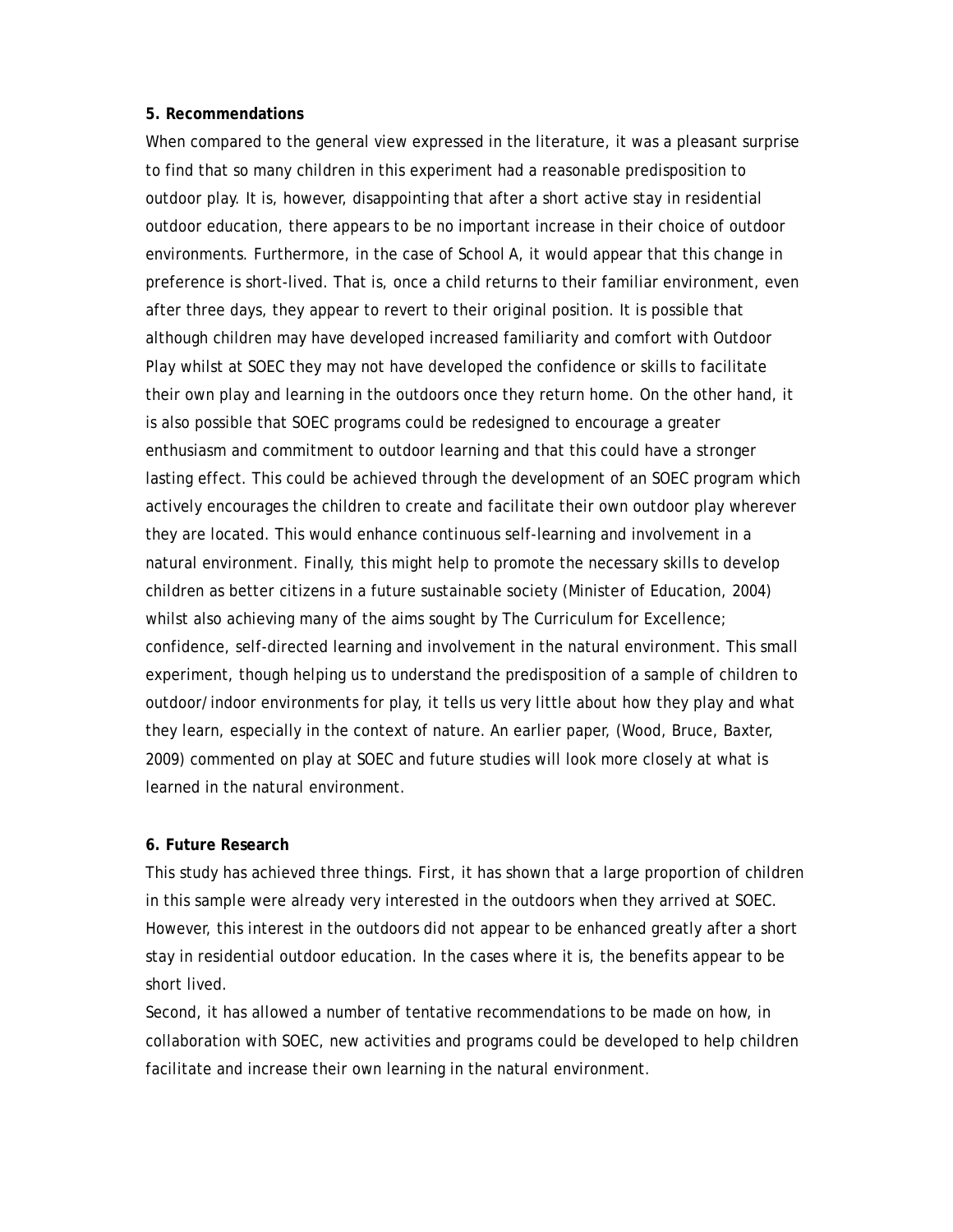So, we believe more needs to be done to develop these children's preference for the outdoors and the design of new programs and activities may help to do so, especially with the participation of children.

Finally, while it has been shown that DCE can be a useful method in ascertaining simple choices by children, in the context of this study, it has limitations. Bearing in mind that this study is interested in designing new outdoor education programs and activities, then a technique that offers design data as an output would be more suitable. For this purpose, "Personal Construct Theory" (PCP) a method developed by Kelly (1955) and later refined by Aspinall and Ujam (1992) and Ward Thompson (1995) will be considered in future research with participating children at SOEC. PCP has been used for its design outputs in architectural design since the early 1970s. Since its introduction to this field of design, PCP has been applied, on occasion, with children acting as active participants in the design process (Aspinall and Ujam, 1992 and Ward Thompson, 1995). This suggests that PCP might create suitable data for analysis from a further research sample, whilst also assisting in the re-design of improved outdoor activities for SOEC. To support this, drawing sessions will be held with participating children, which will then be analysed with Eco-Analysis (Peled, 1990). This method exposes a child's underlying emotional responses to the features placed in their drawings (Ward Thompson, 1995). Again this will be supported by interviews with children, teachers and SOEC instructors.

#### **References**

SOBEL, D. (2004) Place-based education - connecting classrooms and communities. USA: Orion Society.

JAMES, A., JENKS, C. & PROUT, A. (1998) Theorizing childhood. Oxford: Blackwell Publishers Ltd. NABHAM, G. P. & TRIMBLE, S. (1994) The geography of childhood. Boston: Beacon Press.

WOOD, F., BAXTER, S-H. and BRUCE, F-S. (2009) The design of children's outdoor activities:

sustainability and early learning experiences. In Malins, J. (Ed) Design Connexity. Aberdeen: Gray's School of Art, The Robert Gordon University, 492-496.

GEE, J-P. (2007) Good video games + good learning: collected essays on video games, learning and literacy. London: Palgrave Macmillan.

LOUV, R. (2005) Last child in the woods: saving our children from nature-deficit disorder. New York: Workman Publishing.

PALMER, S. (2006) Toxic childhood. London: Orion Books.

HONORE, C. (2008) Under pressure: rescuing our children from the culture of hyper-parenting. London: Orion Books.

PEACOCK, P. & ROBSON, E. (2004b) A curriculum for excellence. The curriculum review group: London.

MINISTER OF EDUCATION. (2004) Outdoor connections. London: Minister of Education.